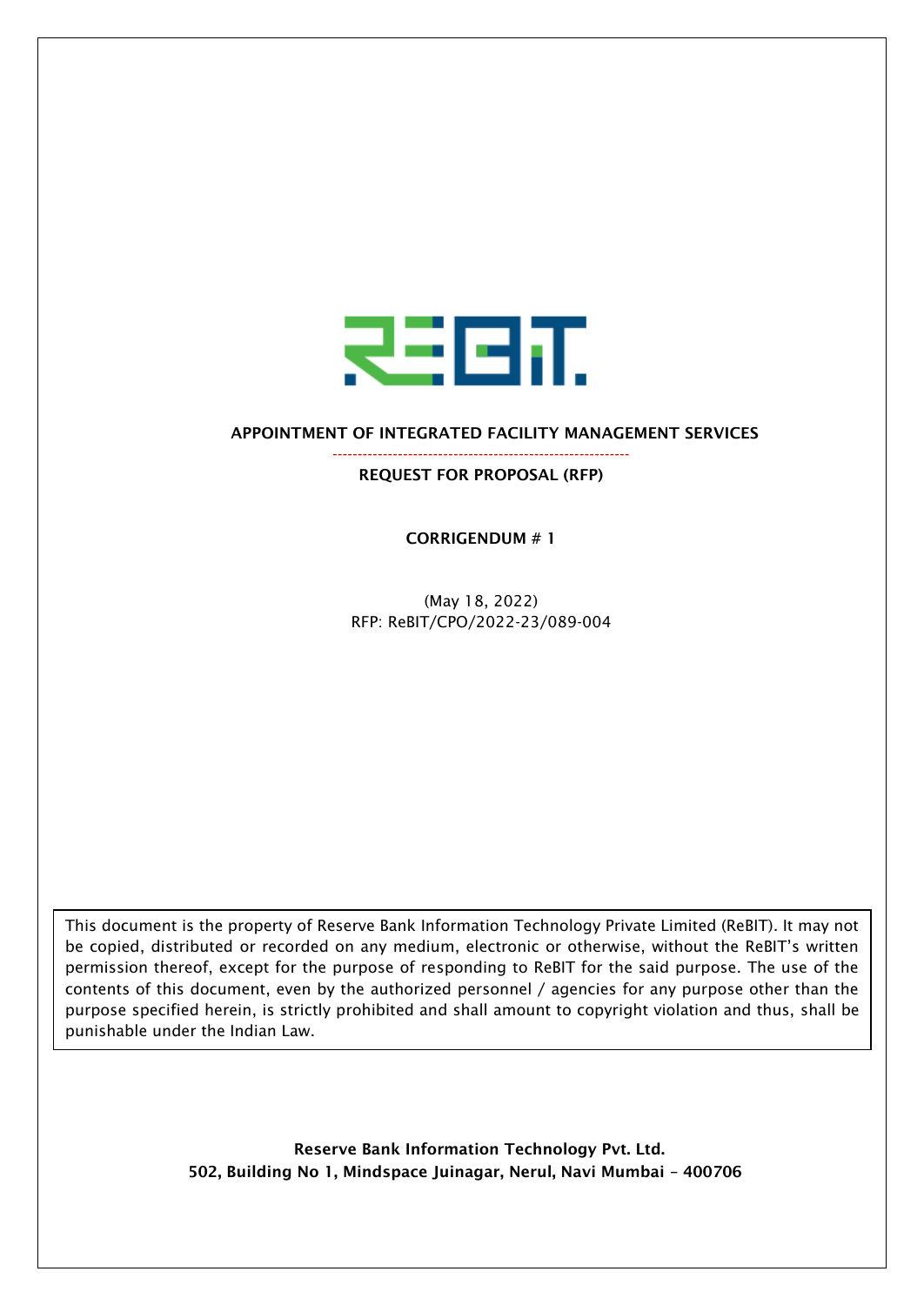

## Following are the changes / clarification in the RFP terms. All the bidders are requested to refer the "Corrigendum / Revised Terms" column as below:

| Page<br><b>No</b> | <b>Clause No.</b><br>& Heading       | <b>Existing Terms</b>                                                                                                                                                                                                                                                                                                                                                                                                                                                                                                                                                                                                                                                                                                                                                                                                                                                                                                                                                                                                                                  | <b>Corrigendum / Revised Terms</b>                                                                                                                                                                                                                                                                                                                                                                                                                                                                                                                                                                                                                                                                                                                                                                                                                                                                                                                                                                                                                                                                                                                                                                                                                                                                |
|-------------------|--------------------------------------|--------------------------------------------------------------------------------------------------------------------------------------------------------------------------------------------------------------------------------------------------------------------------------------------------------------------------------------------------------------------------------------------------------------------------------------------------------------------------------------------------------------------------------------------------------------------------------------------------------------------------------------------------------------------------------------------------------------------------------------------------------------------------------------------------------------------------------------------------------------------------------------------------------------------------------------------------------------------------------------------------------------------------------------------------------|---------------------------------------------------------------------------------------------------------------------------------------------------------------------------------------------------------------------------------------------------------------------------------------------------------------------------------------------------------------------------------------------------------------------------------------------------------------------------------------------------------------------------------------------------------------------------------------------------------------------------------------------------------------------------------------------------------------------------------------------------------------------------------------------------------------------------------------------------------------------------------------------------------------------------------------------------------------------------------------------------------------------------------------------------------------------------------------------------------------------------------------------------------------------------------------------------------------------------------------------------------------------------------------------------|
| 61 of<br>86       | 24.<br><b>Vicarious</b><br>Liability | The Bidder shall be the principal<br>employer of the employees engaged by<br>the Bidder and shall be vicariously liable<br>for all the acts, deeds or things, whether<br>the same is within the scope of power<br>or outside the scope of power, vested<br>under the contract. No right of any<br>employment shall accrue or arise, by<br>virtue of engagement of employees by<br>the Bidder, for any assignment under<br>the contract. All remuneration, claims,<br>wages dues etc., of such employees of<br>the Bidder shall be paid by the Bidder<br>alone and the ReBIT shall not have any<br>direct or indirect liability or obligation,<br>to pay any charges, claims or wages of<br>any of the Bidder's employees. The<br>Bidder shall agree to hold the ReBIT,<br>successors,<br>assigns<br>its<br>and<br>administrators fully indemnified, and<br>harmless against loss or liability,<br>claims, actions or proceedings, if any,<br>that may arise from whatsoever nature<br>caused to the ReBIT through the action<br>of Bidder's employees. | Bidder shall be the principal<br>The<br>employer of its employees and also act<br>principal employer for the<br>as<br>employees of the subcontractor<br>engaged by the Bidder, and shall be<br>vicariously liable for all the acts, deeds<br>or things, whether the same is within the<br>scope of power or outside the scope of<br>power, vested under the contract. No<br>right of any employment shall accrue or<br>arise, by virtue of engagement of<br>employees by the Bidder, for any<br>assignment under the contract. All<br>remuneration, claims, wages dues etc.,<br>of such employees and employees of<br>the subcontractor of the Bidder shall be<br>paid by the Bidder alone and the ReBIT<br>shall not have any direct or indirect<br>liability or obligation, to pay any<br>charges, claims or wages of any of the<br>Bidder's <b>employees and employees of</b><br>the subcontractor. The Bidder shall<br>agree to hold the ReBIT, its successors,<br>administrators<br>assigns<br>and<br>fully<br>indemnified, and harmless against loss<br>liability,<br>claims,<br>actions<br>or<br>or<br>proceedings, if any, that may arise from<br>whatsoever nature caused to the ReBIT<br>Bidder's<br>through<br>the<br>action<br>of<br>employees and employees of the<br>subcontractor. |

Please read the aforesaid corrigendum along with the issued RFP document. All other terms and conditions which are not covered in this Corrigendum, will be as per the original RFP – Appointment of Integrated Facility Management Service Provider Ref: ReBIT/CPO/2022-23/089/004 dated May 06, 2022.

\*\*\*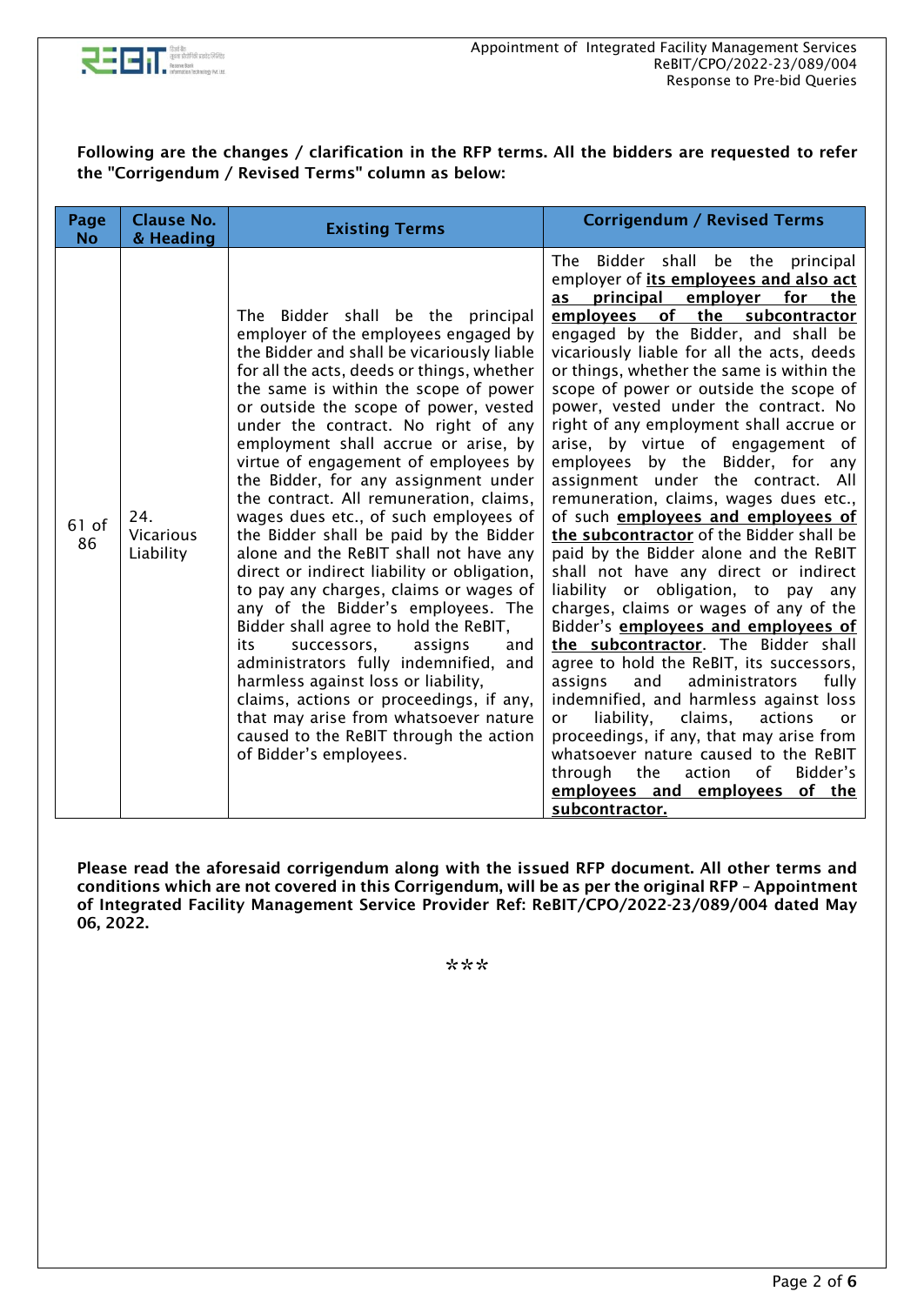

## APPOINTMENT OF INTEGRATED FACILITY MANAGEMENT SERVICE PROVIDER -----------------------------------------------------------

REQUEST FOR PROPOSAL

RESPONSE TO PRE-BID QUERIES

(18 May 2022) RFP: ReBIT/CPO/2022-23/089/004

This document is the property of Reserve Bank Information Technology Private Limited (ReBIT). It may not be copied, distributed or recorded on any medium, electronic or otherwise, without the ReBIT's written permission thereof, except for the purpose of responding to ReBIT for the said purpose. The use of the contents of this document, even by the authorized personnel / agencies for any purpose other than the purpose specified herein, is strictly prohibited and shall amount to copyright violation and thus, shall be punishable under the Indian Law.

> Reserve Bank Information Technology Pvt. Ltd. 502, Building No 1, Mindspace Juinagar, Nerul, Navi Mumbai – 400706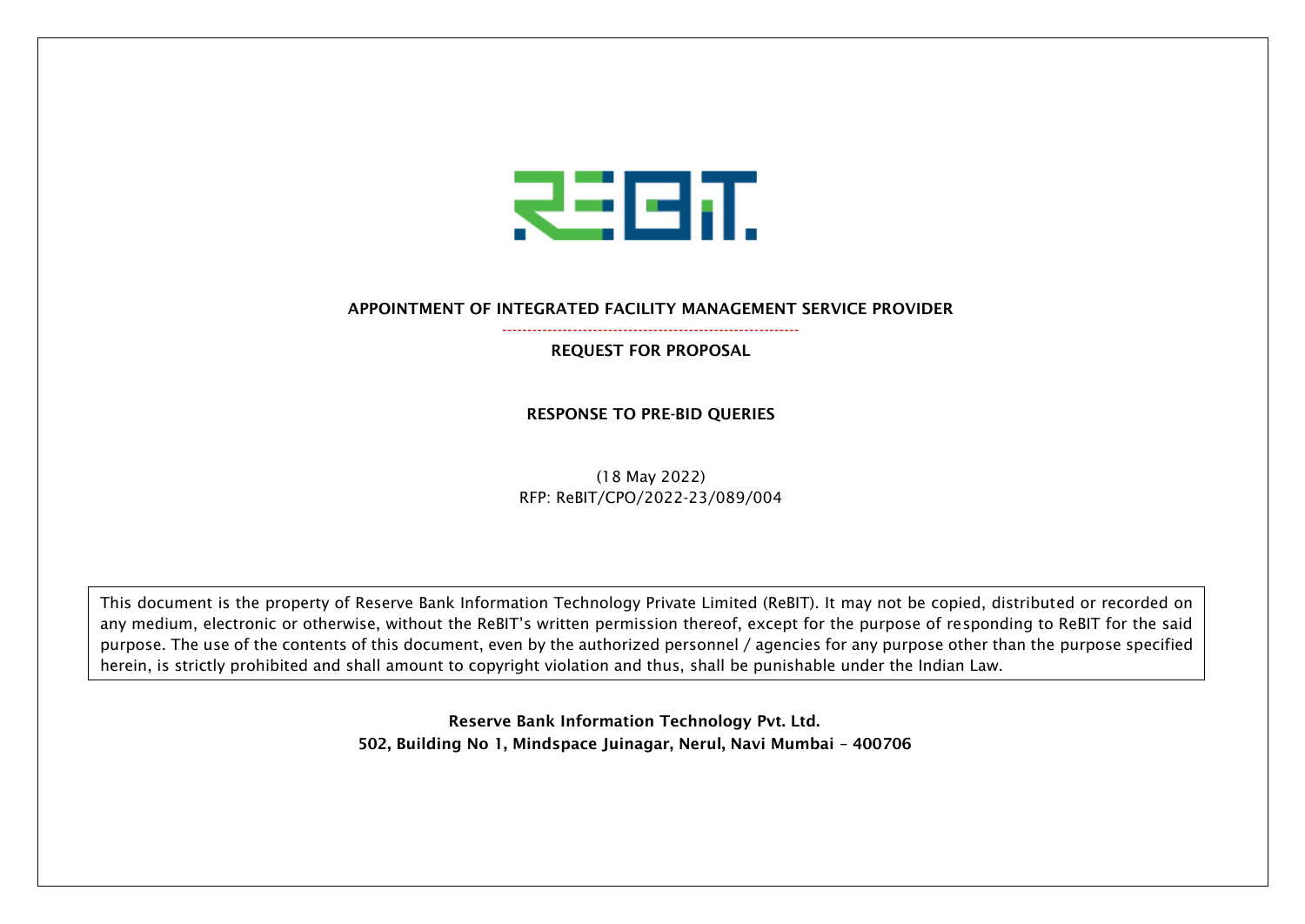

| #              | Query<br>Reference<br>(Page) | Clause $#$ | <b>Query Reference</b><br>(Clause)                                 | Query by the Bidder                                                                                                                                                                     | <b>ReBIT Response</b>                                                                                                                                                                                                                                                                                    |
|----------------|------------------------------|------------|--------------------------------------------------------------------|-----------------------------------------------------------------------------------------------------------------------------------------------------------------------------------------|----------------------------------------------------------------------------------------------------------------------------------------------------------------------------------------------------------------------------------------------------------------------------------------------------------|
| $\mathbf{1}$   | 14                           | 5.2.1.14   | Disposal of Scrap<br>Material                                      | Request you to please clarify the type of scrap<br>and is there a vendor already for scrap<br>management or OCS needs to empanel a vendor.                                              | Scraps includes cartons, papers, office<br>furniture etc. Successful bidder needs to<br>support ReBIT to identify suitable vendor.                                                                                                                                                                       |
| $\overline{2}$ | 14                           | 5.2.2      | <b>Pest Control Services</b>                                       | Kindly share the area (in sq.ft) details for pest<br>control services. For rodent control, we would<br>require to do a site survey, please suggest a<br>suitable schedule for the same. | Total Area is 52,880 sq.ft. Site Survey can<br>be done on 19 <sup>th</sup> & 20 <sup>th</sup> May 2022 between<br>11 am to 5 pm.<br>Interested bidders are required to email the<br>request for site visit to<br>procurement@rebit.org.in and accordingly,<br>ReBIT will assign the slot for site visit. |
| 3              | 15                           | 5.2.3      | <b>Horticulture Services</b>                                       | Please share the required plants details. We<br>suggest to have a site survey, please let us know<br>the suitable schedule for the same.                                                | Site Survey can be done on 19th & 20th May<br>2022 between 11 am to 5 pm.<br>Interested bidders are required to email the<br>request for site visit to<br>procurement@rebit.org.in and accordingly,<br>ReBIT will assign the slot for site visit.                                                        |
| 4              | 18                           | 1.1.17     | <b>Background Verification</b>                                     | For BGV, please share the contact details of your<br>preferred vendor                                                                                                                   | You can get it done from verified vendor.<br>Police Clearance Certificate must for all<br>employees.                                                                                                                                                                                                     |
| 5              | 18                           | a.i        | Compliance                                                         | Please clarify whether we need to take WC also in<br>addition to ESIC                                                                                                                   | Bidder has to ensure that their employees<br>and subcontracted employee deployed on<br>the ReBIT premises are covered under<br>Workmen's Compensation Act.<br>In any case, Bidder has to follow all<br>applicable laws & compliance as mentioned<br>on Page No. 18, 39, 40 & 41.                         |
| 6              | 20                           |            | Comprehensive<br>Responsibilities of<br><b>Facilities Manager:</b> | Please share the list of technical audits that need<br>to carry out. Hope there is a separate provision of<br>commercials for these audits                                              | Technical Audit SOW includes - MEP<br>equipment Audit, Physical asset Audit,<br>Safety Audit etc. Bidder has to provision all<br>applicable cost as per RFP scope in their<br>bid.                                                                                                                       |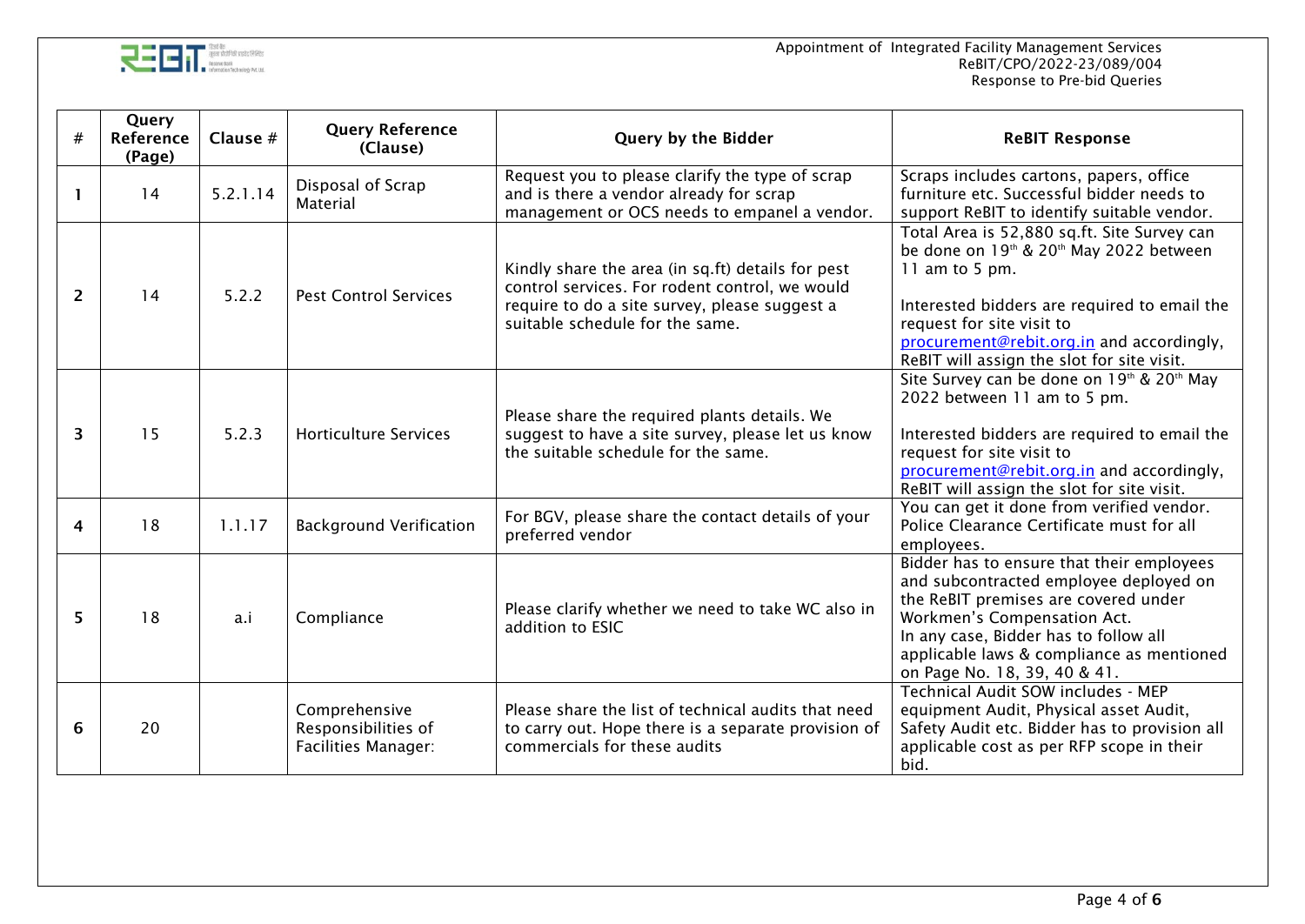

| $\overline{7}$ | 23 |       | <b>Security CCTV</b><br>Monitoring | Please clarify if we need to deploy the additional<br>manpower for CCTV monitoring or its covered<br>under security personal deployment                                                                                                                                                               | Please refer RFP document Staff deployment<br>clause No. 5.2.14 Page No. 42                                                                                                          |
|----------------|----|-------|------------------------------------|-------------------------------------------------------------------------------------------------------------------------------------------------------------------------------------------------------------------------------------------------------------------------------------------------------|--------------------------------------------------------------------------------------------------------------------------------------------------------------------------------------|
| 8              | 25 | 5.2.6 | <b>Transport Services</b>          | Please clarify the number of vehicles required<br>under each category and tentitive routes. Also<br>kindly let us know the process for claiming toll<br>and parking charges.                                                                                                                          | Transport vehicle current requirement<br>mentioned on Page No. 76. Toll & Parking<br>paid on actuals on submission of payment<br>receipts.                                           |
| 9              | 26 | 5.2.7 | Cafeteria Services                 | Please share the menu details (Veg and nonveg),<br>daily commitment of sales, daily requirement of<br>food packages for ReBIT programs, no of events<br>in year and details of the events. Also please<br>share the list of utensils, crokery & cutlary,<br>equipment & appliances available at site. | Menu grid, utensil, crockery, cutlery,<br>equipment & appliances list will be shared<br>with successful bidder. Bidders can<br>physically check the same during their site<br>visit. |
| 10             | 54 | 13    | Termination                        | Please clarify, if vendors also have a right to<br>terminate contract by giving the notice in the<br>event of non-payment                                                                                                                                                                             | This provision would be covered under the<br>Contract to be executed with successful<br>bidder.                                                                                      |
| 11             | 55 | 15.1  | Service credit calculation         | Please share the rationale behind the service<br>credit calculation as mentioned in the RFP                                                                                                                                                                                                           | May please see Page No. 55                                                                                                                                                           |
| 12             | 56 | 15.2  | <b>Penalties</b>                   | We suggest to discuss and agree the penalties<br>mutually, INR 10,000 per instance is at a very<br>higher end.                                                                                                                                                                                        | No Change                                                                                                                                                                            |
| 13             | 58 | 19    | Limitation of liability            | Please clarify the term - "total of bill of material<br>received by vendor from ReBIT for the event that<br>gave rise to such liability"                                                                                                                                                              | It refers to the total pay-out received by the<br>bidder in terms of monthly pay-out for that<br>month in which that event occurs.                                                   |
| 14             | 61 | 24    | Vicarious Liability                | Please clarify the clause in detail                                                                                                                                                                                                                                                                   | It is explained under Section 24 of RFP<br>document, may please see Page No. 61                                                                                                      |
| 15             |    |       |                                    | as per clause 5.2.14 Staff Deployment:<br>Engineering & Soft services we have a query with<br>regard to the Wage Act to be followed. Should we<br>follow the State of Central Wage Act.                                                                                                               | Central Wage Act to be followed, may see<br>Clause No. 16.4 Minimum Wages Page No.<br>57.                                                                                            |
| 16             |    |       | Annexure G                         | Request to change Period for Financial Criteria to<br>last 5 years from 2017-18, 2018-19, 2019-20,<br>2020-21, 2021-22                                                                                                                                                                                | No Change.                                                                                                                                                                           |